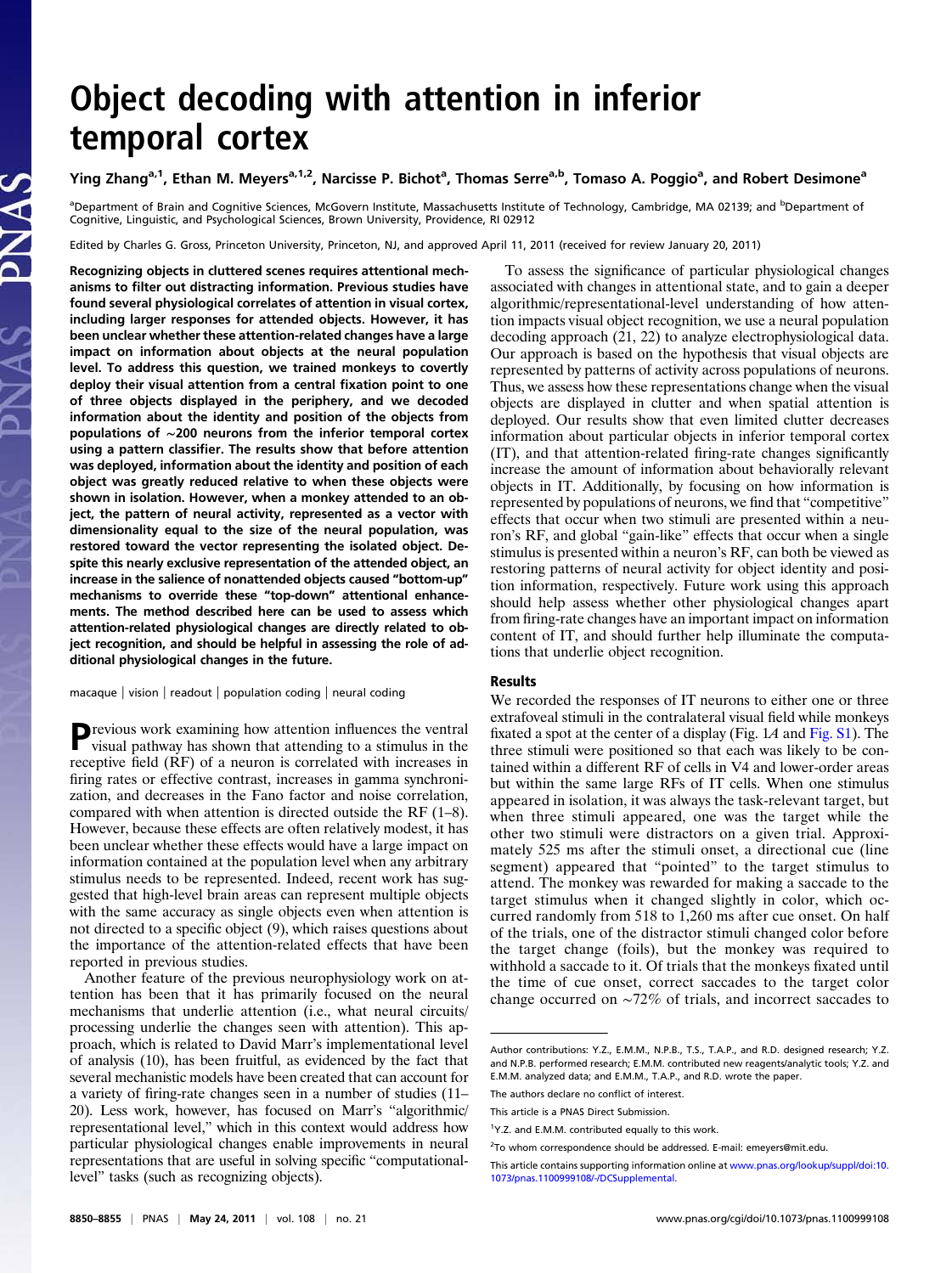

Fig. 1. Effects of attention on decoding accuracy. (A) Timeline for three-object trials. Single-object trials had the same timeline, except only one object was displayed. It should be noted that the attentional cue was shown for both isolated- and three-object trials, and once the cue was displayed it remained on the screen for the remainder of the trial (which could lead to potential visual–visual interactions). (B) Decoding accuracies for which object was shown on isolatedobject trials (blue traces), and the attended object (red trace) and nonattended objects (green trace) in the three-object displays. Vertical lines indicate the times of stimulus onset, and cue onset. Colored shaded regions indicate  $\pm 1$  SE of the decoding results (Methods). (C) Decoding accuracies for the position of the isolated stimulus (blue trace) and the attended stimulus (red trace). Black square boxes indicate times when the decoding accuracy for the position of the attended object was above what would be expected by chance (chance performance is 33%). (D) Z-score–normalized population firing rates to cluttereddisplay images ranked based on their isolated-object preferences. The data from isolated-object trials were first used to calculate each neuron's best and worst position and the ranking of its best to worst stimuli. The firing rates to these stimuli on cluttered trials were then calculated and averaged over all neurons, and are plotted separately for attention to the best versus worst position. Attending to the neuron's preferred position led to a relatively constant offset in the neuron's object tuning profile.

a distractor color change were made on only ∼1% of trials. On the other 27% error trials, 36% of those were due to early saccades to the target location before the color change, and the remaining errors were simply random breaks in fixation.

To understand how information about objects is represented by populations of IT neurons, we applied population decoding methods (21, 22) to the firing rates of pseudopopulations of 187 neurons from two monkeys on a first stimulus set (similar results were obtained from each monkey, so the data were combined; [Fig. S2](http://www.pnas.org/lookup/suppl/doi:10.1073/pnas.1100999108/-/DCSupplemental/pnas.201100999SI.pdf?targetid=nameddest=SF2)) and on a second stimulus set shown to monkey 2 ([Fig.](http://www.pnas.org/lookup/suppl/doi:10.1073/pnas.1100999108/-/DCSupplemental/pnas.201100999SI.pdf?targetid=nameddest=SF3) [S3\)](http://www.pnas.org/lookup/suppl/doi:10.1073/pnas.1100999108/-/DCSupplemental/pnas.201100999SI.pdf?targetid=nameddest=SF3). (By "pseudopopulation" response, we mean the response of a population of neurons that were recorded under the same stimulus conditions but the recordings were made in separate sessions, i.e., the neurons were not recorded simultaneously but treated as though they had been.) We trained a pattern classifier on data from isolated-object trials and then made predictions about which objects were shown on either different isolatedobject trials or on trials in which three objects had been shown (Methods). Fig. 1B shows that information about the identity of isolated objects (blue trace) rose rapidly after stimulus onset, reaching a peak value for the area under the receiver operating characteristic (AUROC) curve of  $0.83 \pm 0.022$  at 225 ms after stimulus onset, whereas information about the objects in the multiple-object displays also rose after the onset of the stimuli (red and green traces) but only reached a peak value of  $0.62 \pm$ 0.014 before the onset of the attentional cue. An AUROC of 0.5 represents chance performance. Thus,  $75 \pm 75$  ms after the onset of the stimulus array, the amount of information about the objects in the three-object displays was greatly reduced compared with when these objects were shown in isolation ( $P < 0.01$ , permutation test; see *[SI Text](http://www.pnas.org/lookup/suppl/doi:10.1073/pnas.1100999108/-/DCSupplemental/pnas.201100999SI.pdf?targetid=nameddest=STXT)* for more details), showing that clutter has a significant impact on the amount of information about specific objects in IT (also see [Fig. S2](http://www.pnas.org/lookup/suppl/doi:10.1073/pnas.1100999108/-/DCSupplemental/pnas.201100999SI.pdf?targetid=nameddest=SF2)).

Approximately 150  $\pm$  75 ms after the attentional cue was displayed, information about the attended object (red trace) rose significantly above the amount of information seen in the nonattended object ( $P < 0.01$ , permutation test). By 400 ms after cue onset, information about the attended object had reached an AUROC value of  $0.64 \pm 0.017$ , which was similar to the value of  $0.68 \pm 0.024$  for decoding isolated-object trials during the same trial period. At the same time, information about the nonattended stimuli (green trace) decreased to a value of  $0.56 \pm$ 0.010. Thus, location-directed attention can have a significant impact on the amount of information about specific objects in IT.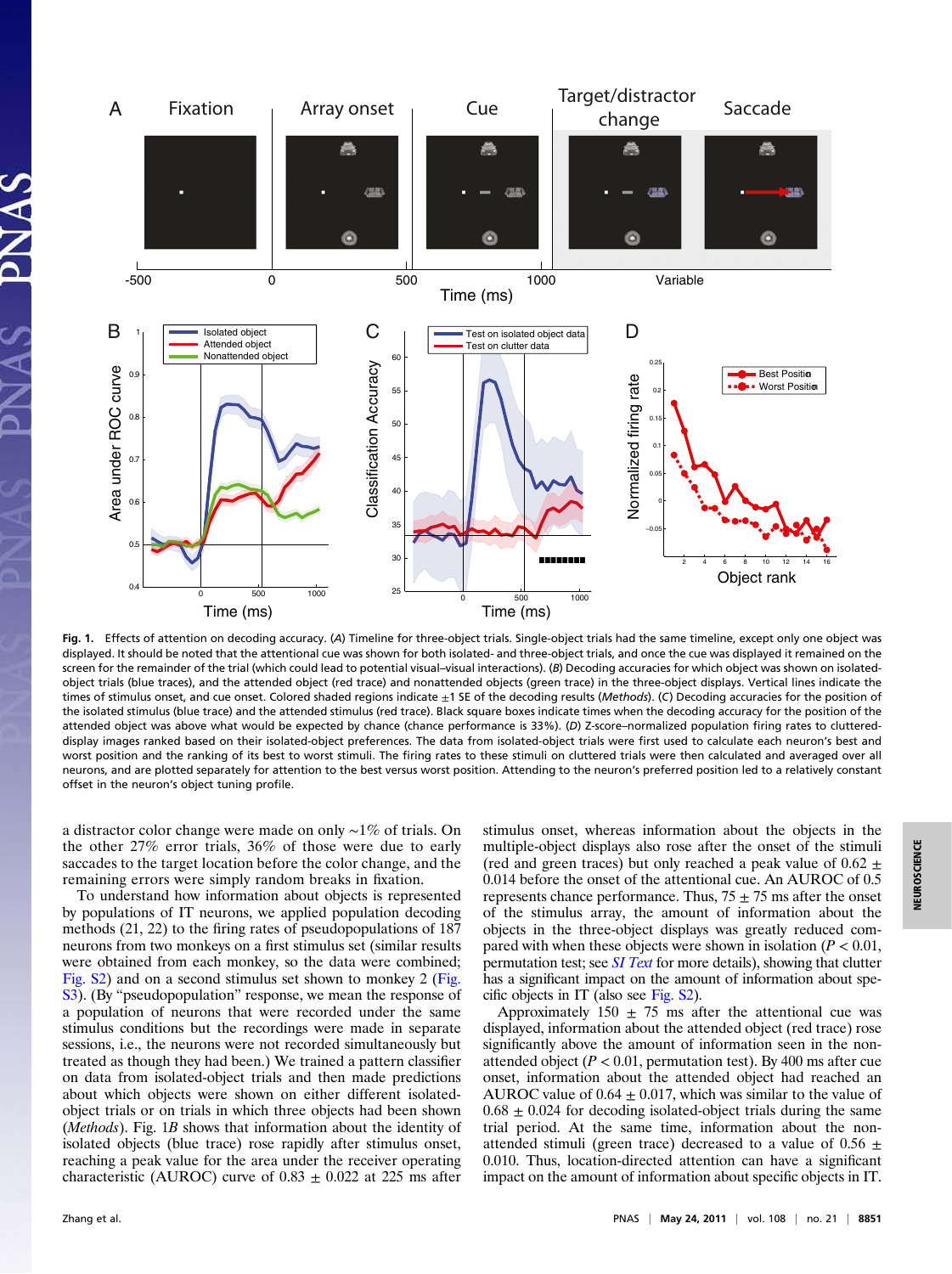These attention-related changes can also be observed in the firing rate of the population of neurons to preferred and nonpreferred stimuli ([Fig. S4](http://www.pnas.org/lookup/suppl/doi:10.1073/pnas.1100999108/-/DCSupplemental/pnas.201100999SI.pdf?targetid=nameddest=SF4)).

In addition to identity information, position information was also enhanced (Fig. 1C). When this position enhancement was examined using more conventional analyses that create tuning curves for each neuron (by ordering each neuron's responses from the best to the worst stimulus) and then plotting the population average tuning curves separately for the best versus worst location (Fig. 1D), this position enhancement with attention appeared as an upward shift in the population tuning curves, as has previously been reported (1). However, this upward shift is a consequence of aligning all neurons' responses to their preferred and nonpreferred locations, rather than a result of all neurons increasing their firing rates with attention. When attention is allocated to a particular location, increases and decreases in activity occur in different neurons (depending on a neuron's RF structure), which creates a distributed pattern of activity that contains information about the location of where the monkey is attending.

In the cluttered decoding results described above, we trained the classifier with data from isolated-object trials and then tested the classifier with data from three-object trials. This allowed us to test whether one of the effects of attention was to restore the

pattern of neural activity to a state that was similar to when an object was shown in isolation. However, it is possible that attention could have additional effects on neural representations that modify the representation of each object to make them more distinct from one another (and thus increase the amount of information about the objects), but in a way that is not related to the neural representations that are present when the objects are shown in isolation. To test this possibility, we compared the decoding accuracies when training the classifier on cluttereddisplay data (Fig. 2, dashed traces) to the decoding accuracy when training with isolated-object data (Fig. 2, solid traces). If attention added additional information, then there should be higher accuracy when training with cluttered data from the cue period (Fig. 2 Right) than when training with isolated-object data. The results show that training on isolated-object trial data was better than training on cluttered trial data during the array period before the attentional cue (Fig. 2 Left). This result is consistent with the idea that clutter decreases information about specific objects. Most importantly, training the classifier with cluttered data in the array period (right subplots) did not lead to better performance than training the classifier with isolatedobject data (in particular, the dashed line is not higher than the solid line in the right plot of Fig. 2B at any point in time). Thus, it appears that attention's main effect was to restore the pop-

 $\bm{\mathsf{A}}$  Testing with isolated object data



Fig. 2. Attention restores neural activity to a state that is similar to when the attended object is presented alone. Results are based on training a classifier with either 11 examples of isolated objects (solid lines) or with 11 examples of the same (attended) objects in cluttered displays (dashed line). The classifier was trained with either 300 ms of data from the array period (Left, gray shaded region) before the attentional cue or 310 ms of data from the period following the onset of the attentional cue (Right, gray shaded region). The classifier's performance was tested with either isolated-object trials (A) or with cluttered array data (B), using firing rates from 150 ms of data sampled in 50-ms sliding intervals. The results show that when training with data from the array period, better performance is achieved when training with isolated-object data compared with clutter data (left two plots), confirming that clutter reduces information about particular objects. Approximately equal levels of performance were obtained when training with either isolated or cluttered data from the period following the attentional cue (right two plots), indicating that attention caused the neural representation to enter a state that was similar to when objects were presented in isolation. It should be noted that for the isolated-object trials there is slightly more information about the stimuli when they are first shown, and hence the decoding accuracies are higher when training with data from the array period compared with training with data from the cue period (i.e., the solid blue trace in A Left is slightly higher than the solid blue trace in A Right).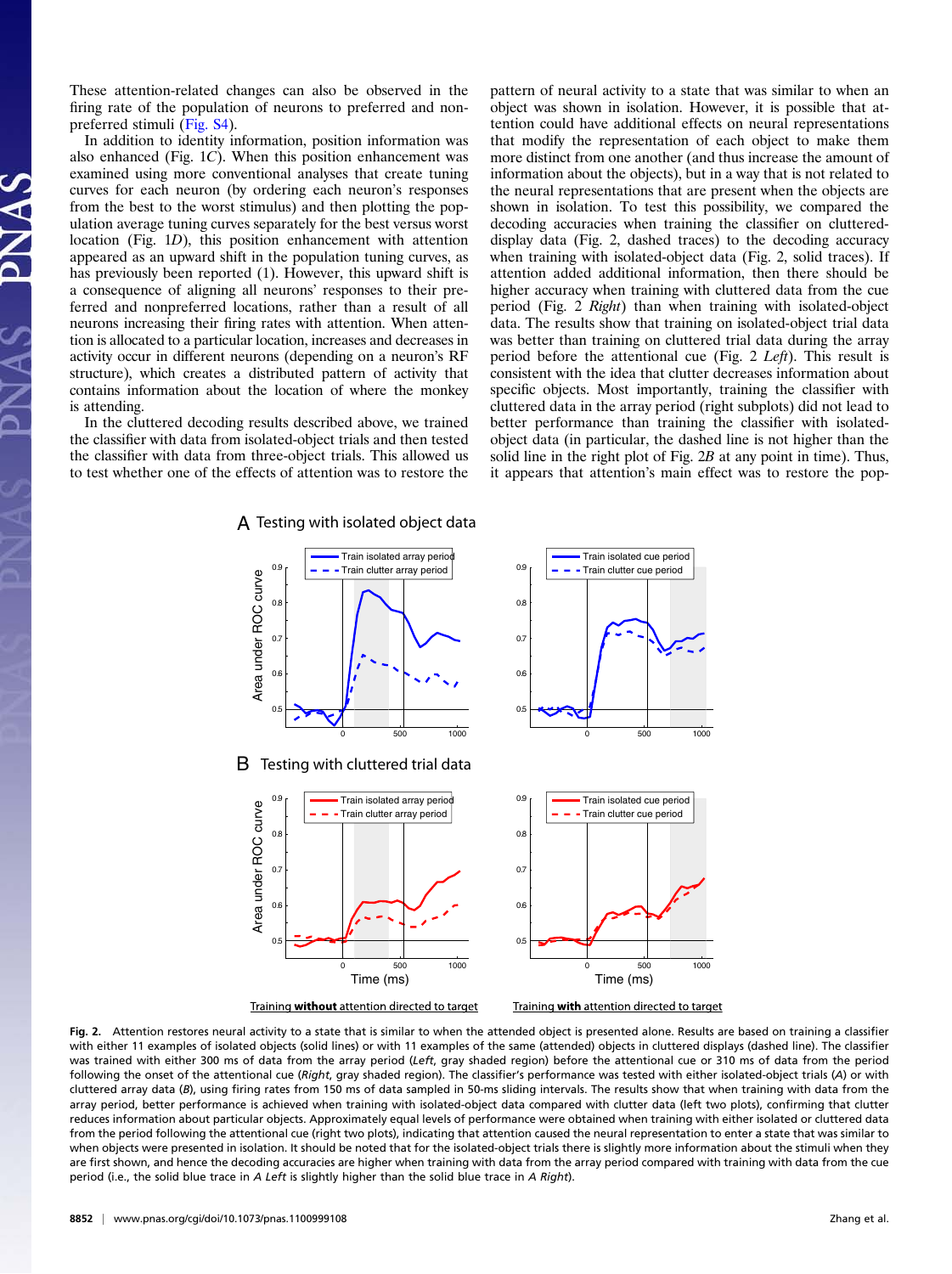ulation of neural activity to a state that was similar to that when the attended object was shown in isolation.

The above results show that top-down attention had a large impact on the object information represented in IT. We then asked how resistant these object representations would be to salient changes in the distractor. To test this, we aligned the data to the time when a distractor underwent a color change, and we decoded the identity of both the target and the distractor stimuli. The results, plotted in Fig. 3, show that before the distractor change there was a large improvement in decoding with attention (red trace) as seen before. However, when the distractor changed color, the dominant representation in IT switched transiently to the distractor object (light green trace), before returning to the attended-object representation (red trace). Thus, bottom-up, or stimulus, changes in the saliency of the distractor objects overrode the top-down attention-induced enhancements of particular objects. An examination of behavioral data [\(Fig. S5\)](http://www.pnas.org/lookup/suppl/doi:10.1073/pnas.1100999108/-/DCSupplemental/pnas.201100999SI.pdf?targetid=nameddest=SF5) revealed that reaction times were longer when the target changed soon after the distractor change, suggesting that the monkeys transiently switched their attention to the salient distractor, which impaired their ability to detect a target color change.

### Discussion

Previous work has shown that several different physiological changes are correlated with changes in attentional state. It has been unclear, however, which of these physiological changes are important for object recognition. In this work, we show that visual clutter does indeed reduce the amount of information about specific objects in IT, and that attention-related firing-rate changes do indeed have a large impact on the amount of information present about particular objects. By applying these same methods to simultaneously recorded neural activity in future studies, it should be possible to assess whether changes in noise correlations or synchrony also have an impact on information at the population level.

Across the studies that have examined attention-related firingrate changes in neurons in the ventral visual pathway (and in area V4 in particular), two seemingly distinct effects have been



Fig. 3. Changes in the salience of distractor stimuli dominate over attention-related enhancements. A comparison of the decoding accuracies for the attended stimulus (red trace) to the distractor that underwent a color change (light green trace) and the distractor that did not undergo a color change (dark green trace). The data are aligned to the time when one of the distractors underwent a color change (black vertical bar). Chance decoding accuracy is 1/16 or 6.25%.

widely reported. The first effect occurs when a preferred stimulus and a nonpreferred stimulus are presented simultaneously in a neuron's RF and the monkey must pay attention to either the preferred or the nonpreferred stimulus depending on a cue that varies from trial to trial. (By "preferred stimulus," we mean a stimulus that elicits a high firing rate from the neuron when it is presented in isolation, and by "nonpreferred stimulus," we mean a stimulus that elicits a low firing rate when it is presented in isolation.) Results from these studies show that firing rates increase when the monkey attends to the preferred stimulus and that firing rates decrease when the monkey attends to a nonpreferred stimulus. The second attention-related firing-rate change occurs when a single stimulus is shown in a neuron's RF, and orientation tuning curves for this single stimulus are mapped out when the monkey attends either inside the neuron's RF or outside the neuron's RF. Under these conditions, the tuning curve for the neuron is scaled upward at all orientations when the monkey attends inside the neuron's RF, in a way that is consistent with the tuning curve being multiplied by a constant. Together, these effects are consistent with "biased competition" and closely related normalization models (1, 3, 11, 13, 14). By analyzing our IT data in a similar way to these previous studies, we were able to see similar attention effects on IT responses [\(Fig. S4](http://www.pnas.org/lookup/suppl/doi:10.1073/pnas.1100999108/-/DCSupplemental/pnas.201100999SI.pdf?targetid=nameddest=SF4) and Fig. 1D). However, from a population coding perspective, these effects appear to be very similar because they both create distinct patterns of neural activity that contain information about attended objects (with the patterns of activity for identity and position information overlapping one another within the same population). A consequence of this viewpoint is that the limited spatial nonuniformity/extent of a neuron's RF is not a deficit in terms of achieving complete position invariance but rather a useful property that enables more precise signaling of position information.

One discrepancy between our results and previous findings is represented by a study by Li et al. (9), which used similar population decoding methods and reported that clutter does not affect the amount of information about particular objects in IT. Although differences in stimulus parameters might be able to partially account for these effects (the stimuli used by Li et al. were smaller and presented closer to the fovea), we think that the largest factor contributing to the difference in the results was the way the classifiers were trained and tested. In particular, Li et al. trained and tested their classifier using the exact same cluttered scenes. Thus, it is possible that their classifier relied on the exact configuration in the images (by perhaps relying on visual features that spanned multiple objects) to achieve a high level of classification performance in the cluttered condition. In our study, we trained the classifier either on isolated objects (Fig. 1B) or using different cluttered scenes (Fig. 2) so that we would capture what is the more behaviorally relevant condition, namely being able to learn an object in isolation or on a particular background, and then being able to recognize it when seen in a different context. Indeed, when Li et al. replicated our analysis by training on isolated objects, they also found a similar decrease in classification accuracy for the cluttered conditions.

It is also important to note that the effects reported here may underestimate the impact that attention has on neural representations in IT. If the monkeys' attentional state was under stronger control by using a more difficult task (23, 24) or if the task the monkey engaged in more closely matched the information that was to be decoded (e.g., if the monkey was doing a shape discrimination task rather than a color change detection task), the effects of attention might have been even stronger. Additionally, we have seen in this study (Fig. 1B), and in a number of analyses of different datasets from IT, that the largest amount of information occurs when the stimuli first appear (21, 22, 25). Thus, we might also see larger attentional effects using a precuing attentional paradigm. However, we should note that even with these limitations, IT object representations with clutter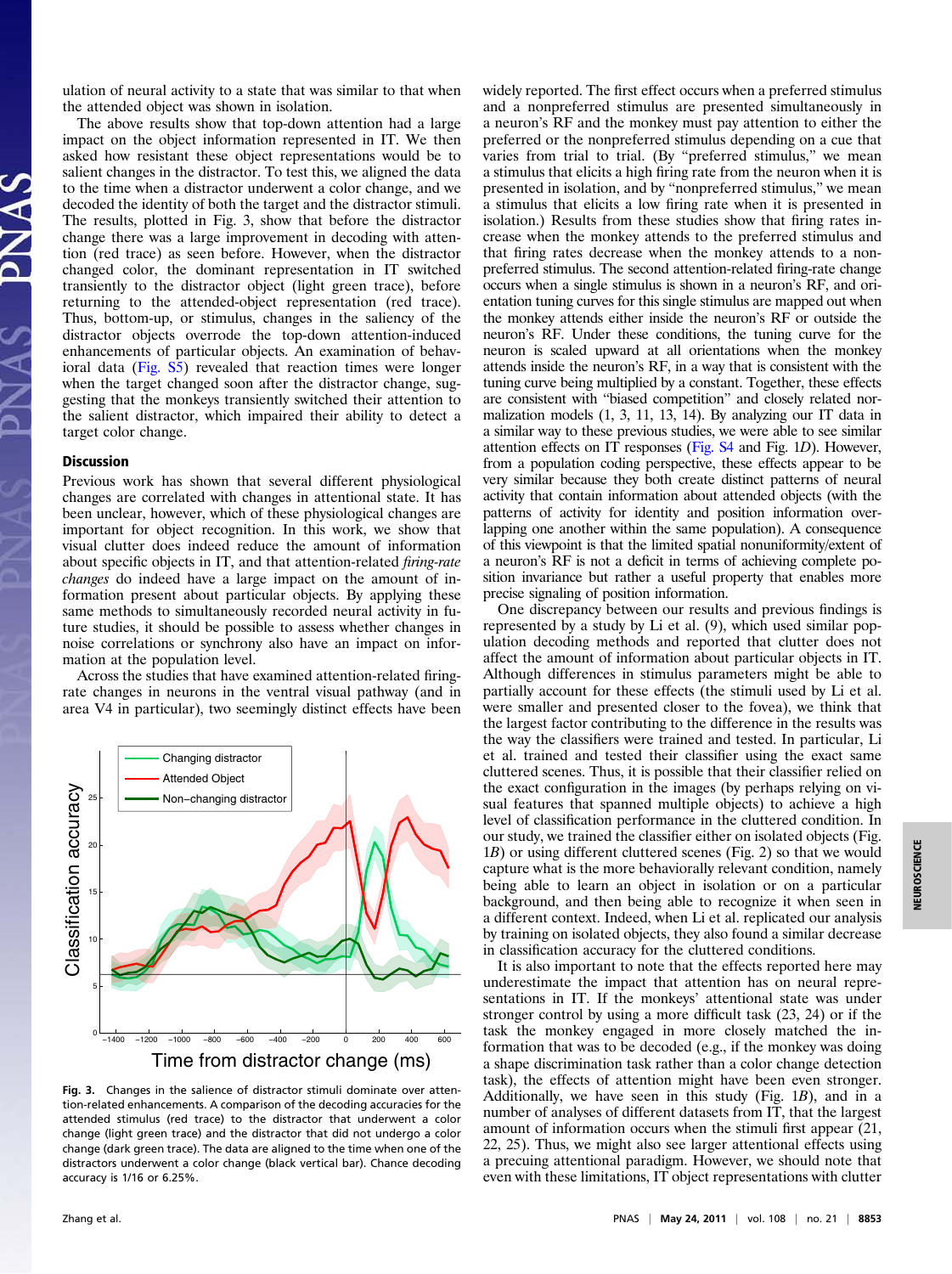were restored by attention to nearly the same level of accuracy found with isolated objects in the visual field. Finally, it should be noted that we might be able to find stronger attention-related effects by decoding data from cells that were recorded simultaneously. Indeed, a recent study by Cohen and Maunsell (4) has suggested that one of the primary ways that attention improves the signal in a population is through a decrease in noise correlations. We briefly tried to address this issue by adding noise correlations to our pseudopopulation vectors, and found that the decoding accuracies were largely unchanged [\(Fig. S6\)](http://www.pnas.org/lookup/suppl/doi:10.1073/pnas.1100999108/-/DCSupplemental/pnas.201100999SI.pdf?targetid=nameddest=SF6). However, a more detailed examination of these effects using actual simultaneously recorded data is needed before we can draw any strong conclusions.

From an algorithmic-level viewpoint, the results seen in our study are consistent with the following interpretation. Spatial attention gates signals from a retinotopic area (say V4, in which RFs are smaller than the distance between the objects in our stimuli) to IT so that the responses to clutter stimuli do not interfere with the activity elicited by the attended object in IT. Recent experimental results (26) and computational models of attention (11–20, 27, 28) are consistent with this interpretation and furthermore suggest that the clutter interference has the form of a normalization operation similar to the biased competition model. Overall, our results support the view that the main goal of attention is to suppress neural interference induced by clutter to allow higher modules to recognize an object in context after learning its appearance from presentations in isolation (or on a different background).

#### Methods

Experimental Procedures. Procedures were done according to National Institutes of Health guidelines and were approved by the Massachusetts Institute of Technology Animal Care and Use Committee. All unit recordings were made from anterior IT.

Visual Stimuli. The visual stimuli consisted of 16 objects from four categories (cars, faces, couches, and fruit), and are shown in [Fig. S1.](http://www.pnas.org/lookup/suppl/doi:10.1073/pnas.1100999108/-/DCSupplemental/pnas.201100999SI.pdf?targetid=nameddest=SF1) The stimuli were  $2.3^\circ \times 2.3^\circ$  in size and were shown at an eccentricity of 5.5° from fixation at angles of +60°, 0°, and −60° relative to the horizontal meridian. The stimulus sizes/locations were chosen such that there would be little overlap between the three simultaneously presented stimuli in terms of most V4 neurons' RFs (29). For the three-object displays, 864 configurations were chosen (out of the possible 3,360 permutations of three unique objects). The cluttered displays could potentially consist of either one, two, or three objects belonging to the same category. To have a variety of hard and easy displays, we selected the displays such that two-thirds of the displays (576 displays) consisted of all three objects belonging to the same category and one-third of the displays (288 displays) consisted of all three objects belonging to different categories. After analyzing the data, we did not find a large difference between these display types, and so we grouped the results from both types of categories equivalently. A second set of seven stimuli was also shown to the second monkey for additional results presented in [Fig. S3](http://www.pnas.org/lookup/suppl/doi:10.1073/pnas.1100999108/-/DCSupplemental/pnas.201100999SI.pdf?targetid=nameddest=SF3) all 630 configurations of three stimuli were used for the three-object displays in this second set of experiments.

Data Selection. A total of 98 and 139 neurons were recorded from monkey 1 and monkey 2, respectively. All of the recorded neurons were used for the individual-neuron analyses (Fig. 1D and [Figs. S3](http://www.pnas.org/lookup/suppl/doi:10.1073/pnas.1100999108/-/DCSupplemental/pnas.201100999SI.pdf?targetid=nameddest=SF3)D and [S4\)](http://www.pnas.org/lookup/suppl/doi:10.1073/pnas.1100999108/-/DCSupplemental/pnas.201100999SI.pdf?targetid=nameddest=SF4). For the population decoding analyses, all neurons that had at least 12 presentations of the isolated objects and 800 trials with three-object displays were included. This resulted in 75 neurons from monkey 1 and 112 neurons from monkey 2. Because the monkeys did not always complete the full experiment, not all of the neurons had recordings from all 864 three-object images. Consequently, for the decoding analyses, we only used data from the three-object images that had been shown to all of the 75/112 neurons listed above, which gave 635 three-object trials. For the data recorded on the second stimulus set, we used all neurons that had been shown 60 repetitions of the isolated-object stimuli and all 630 three-object images, which gave us 87 usable neurons of the 132 recorded.

Data Analyses. The decoding results are based on a cross-validation procedure that has previously been described (22). The decoding method works by training a pattern classifier to "learn" which patterns of neural activity are indicative that particular experimental conditions are present (e.g., which visual stimulus has been shown) using a subset of data (called the "training set"). The reliability of the relationship between these patterns of neural activity and the different conditions (stimuli) is then assessed based on how accurately the classifier can predict which conditions are present on a separate "test set" of data.

To assess how well we could decode which stimulus was shown on the isolated-object trials (Fig. 1B, blue trace, and Fig. 2A, solid blue traces), we used a cross-validation procedure that had the following steps. (i) For each neuron, data from 12 trials from each of the 16 stimuli were randomly selected. For each of these trials, data from all of the neurons were concatenated to create pseudopopulation response vectors (i.e., "population" responses from neurons that were recorded under the same stimulus conditions on separate trials/sessions but were treated as though they had been recorded simultaneously). Because there were 187 neurons used, this gave  $12 \times 16 = 192$  data points in 187-dimensional space. (ii) These pseudopopulation vectors were grouped into 12 splits of the data, with each split containing one pseudopopulation response vector to each of the 16 stimuli. (iii) A pattern classifier was trained using 11 splits of the data (176 training points), and the performance of the classifier was tested using the remaining split of the data (16 test points). Before sending the data to the classifier, a preprocessing normalization method was applied that calculated the mean and SD of each feature (neuron) using data from the training set, and a z-score normalization was applied to the training data and the test data using these means and SDs. This normalization method prevented neurons with high firing rates from dominating the outcome of the classifier. (iv) This procedure was repeated 12 times, leaving out a different test split each time (i.e., a 12-fold leave-one-split-out cross-validation procedure was used). (v) The classification accuracy from these different splits was evaluated using a measure based on the area under an ROC curve (see [SI Text](http://www.pnas.org/lookup/suppl/doi:10.1073/pnas.1100999108/-/DCSupplemental/pnas.201100999SI.pdf?targetid=nameddest=STXT) for a more detailed description of this measure). Different measures of decoding ac-curacy gave similar results [\(Fig. S7\)](http://www.pnas.org/lookup/suppl/doi:10.1073/pnas.1100999108/-/DCSupplemental/pnas.201100999SI.pdf?targetid=nameddest=SF7). (vi) The whole procedure [steps  $(i)$ –(v)] was repeated 50 times (which allowed us to assess the performance for different pseudopopulations and data splits), and the final results were averaged over all 50 repetitions.

To generate the SEs of the decoding accuracy, we used a bootstrap method that applied the above decoding procedure but created pseudopopulation vectors that sampled the neurons with replacement (being careful not to include any of the same data in the training and test sets). The SE was then estimated as the standard deviation of the mean decoding accuracy over the 50 bootstrap runs, which gave an estimate of the variability that would be present if a different subset of neurons had been selected from a similar population. Unless otherwise specified below, the decoding results in this paper are based on using a correlation coefficient classifier that was trained on the mean firing rate from 500 ms of data that started 85 ms after the onset of the stimulus, and the classifier was tested using the mean firing rates in 150-ms bins that were sample at 50-ms intervals (this created smooth curves that estimated the amount of information present in the population as a function of time). In contrast to some of the results of Meyers et al., (21), we found the neural representations in this study to be largely stationary ([Fig. S8](http://www.pnas.org/lookup/suppl/doi:10.1073/pnas.1100999108/-/DCSupplemental/pnas.201100999SI.pdf?targetid=nameddest=SF8)), which allowed us to use data from one training time period to decoding information at all other time points.

A similar method was used for the other decoding results reported here. To obtain the decoding accuracies for the cluttered-display objects (red and green traces in Fig. 1B, and also solid red traces in Fig. 2B), the classifier was trained on isolated-object trials using 11 repetitions of each of the 16 objects exactly as described above, but the classifier was then tested using the clutter-display trials, and the accuracies for the attended and nonattended objects were measured separately [also, because the data in the test set came from a completely different set of trials there was no need to divide the data into separate splits, so all test points were evaluated in one step (i.e., step [iv] was omitted)]. For the dashed traces in Fig. 2, we trained the classifier using data from the cluttered trials (again using 11 trials from each of the 16 stimuli to make a fair comparison), and the classifier was then tested using either isolated-object data (blue dashed lines in Fig. 2A) or the remaining cluttereddisplay trials that had not been used to train the classifier (dashed red lines in Fig. 2B). The training data for Fig. 2 were from the mean firing rates of either 300 ms of data that started 100 ms after stimulus onset (left plots) or 310 ms of data that started 200 ms after cue onset (right plots).

For the decoding of position information (Fig. 1C), the classifier was trained using the firing rates from isolated-object trials from a 300-ms bin that started 100 ms after the stimulus onset (thus avoiding the possibility that any visual information in the cue itself could influence the results). The results were based on a threefold cross-validation scheme, where each split contained each stimulus at all three locations (i.e., 96 total training points, and